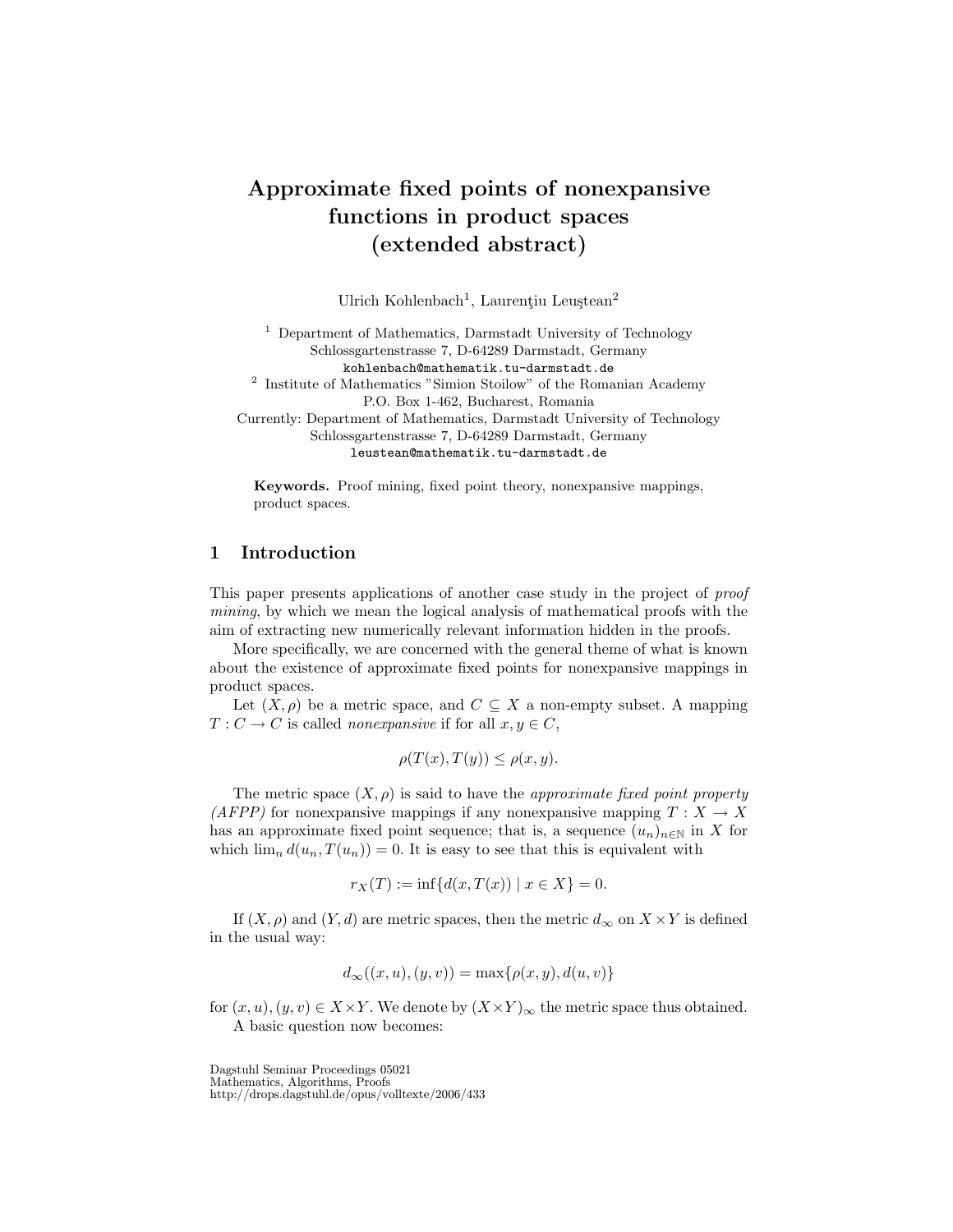#### 2 U. Kohlenbach, L. Leustean

If  $(X, \rho)$ ,  $(Y, d)$  have the AFPP for nonexpansive mappings, then when does  $(X \times Y)_{\infty}$  have the AFPP for nonexpansive mappings?

The following theorem was proved first by Espínola and Kirk [\[2\]](#page-3-0) for normed spaces and then extended by Kirk to the more general class of hyperbolic spaces.

<span id="page-1-2"></span>**Theorem 1.** [\[6\]](#page-4-0) Assume that X is a hyperbolic space,  $C \subseteq X$  is a non-empty, convex, closed and bounded subset of X. If  $(M, d)$  is a metric space with AFPP for nonexpansive mappings, then

$$
H := (C \times M)_{\infty}
$$

has the AFPP for nonexpansive mappings.

In this paper, we present generalizations of this result to the case of unbounded convex subsets of hyperbolic spaces. We recall first some definitions and previous results.

A hyperbolic space<sup>[1](#page-1-0)</sup> is a triple  $(X, \rho, W)$  where  $(X, \rho)$  is metric space and  $W: X \times X \times [0,1] \rightarrow X$  such that

- (W1)  $\rho(z, W(x, y, \lambda)) \leq (1 \lambda)\rho(z, x) + \lambda \rho(z, y),$
- $(W2)$   $\rho(W(x, y, \lambda), W(x, y, \tilde{\lambda})) = |\lambda \tilde{\lambda}| \cdot \rho(x, y),$
- (W3)  $W(x, y, \lambda) = W(y, x, 1 \lambda),$
- $(W4)$   $\rho(W(x, z, \lambda), W(y, w, \lambda)) \leq (1 \lambda)\rho(x, y) + \lambda \rho(z, w).$

If  $x, y \in X$ , and  $\lambda \in [0, 1]$  then we use the notation  $(1 - \lambda)x \oplus \lambda y$  for  $W(x, y, \lambda)$ .

The class of hyperbolic spaces contains all normed linear spaces and convex subsets thereof, but also the open unit ball in complex Hilbert spaces with the hyperbolic metric as well as Hadamard manifolds and CAT(0)-spaces in the sense of Gromov.

If  $C \subseteq X$  is a non-empty convex subset of a hyperbolic space  $(X, \rho, W)$ , and  $T: C \to C$  is nonexpansive, then for any sequence  $(\lambda_n)_{n\in\mathbb{N}}$  in [0,1], we can define the Krasnoselski-Mann iteration starting from  $x \in C$  by

$$
x_0 := x, \quad x_{n+1} := (1 - \lambda_n)x_n \oplus \lambda_n T(x_n).
$$

An important result in the fixed point theory for nonexpansive mappings is the following theorem, due to Borwein, Reich, and Shafrir (generalizing earlier results of Ishikawa [\[5\]](#page-4-1) and Goebel/Kirk [\[4\]](#page-3-1)).

<span id="page-1-1"></span>**Theorem 2.** [\[1\]](#page-3-2) If  $(\lambda_n)_{n \in \mathbb{N}}$  is a sequence in [0, 1] which is divergent in sum and bounded away from 1 then for all  $x \in C$ ,

$$
\lim_{n} \rho(x_n, T(x_n)) = r_C(T).
$$

<span id="page-1-0"></span><sup>&</sup>lt;sup>1</sup> If only axiom  $(W1)$  is assumed this structure is a convex metric space in the sense of Takahashi [\[11\]](#page-4-2). If  $(W1)-(W3)$  are assumed, the notion is equivalent to Kirk's spaces of hyperbolic type  $([4])$  $([4])$  $([4])$ . Axiom  $(W4)$  is used e.g. in [\[10\]](#page-4-3). See [\[7\]](#page-4-4) for discussion of this and related notions.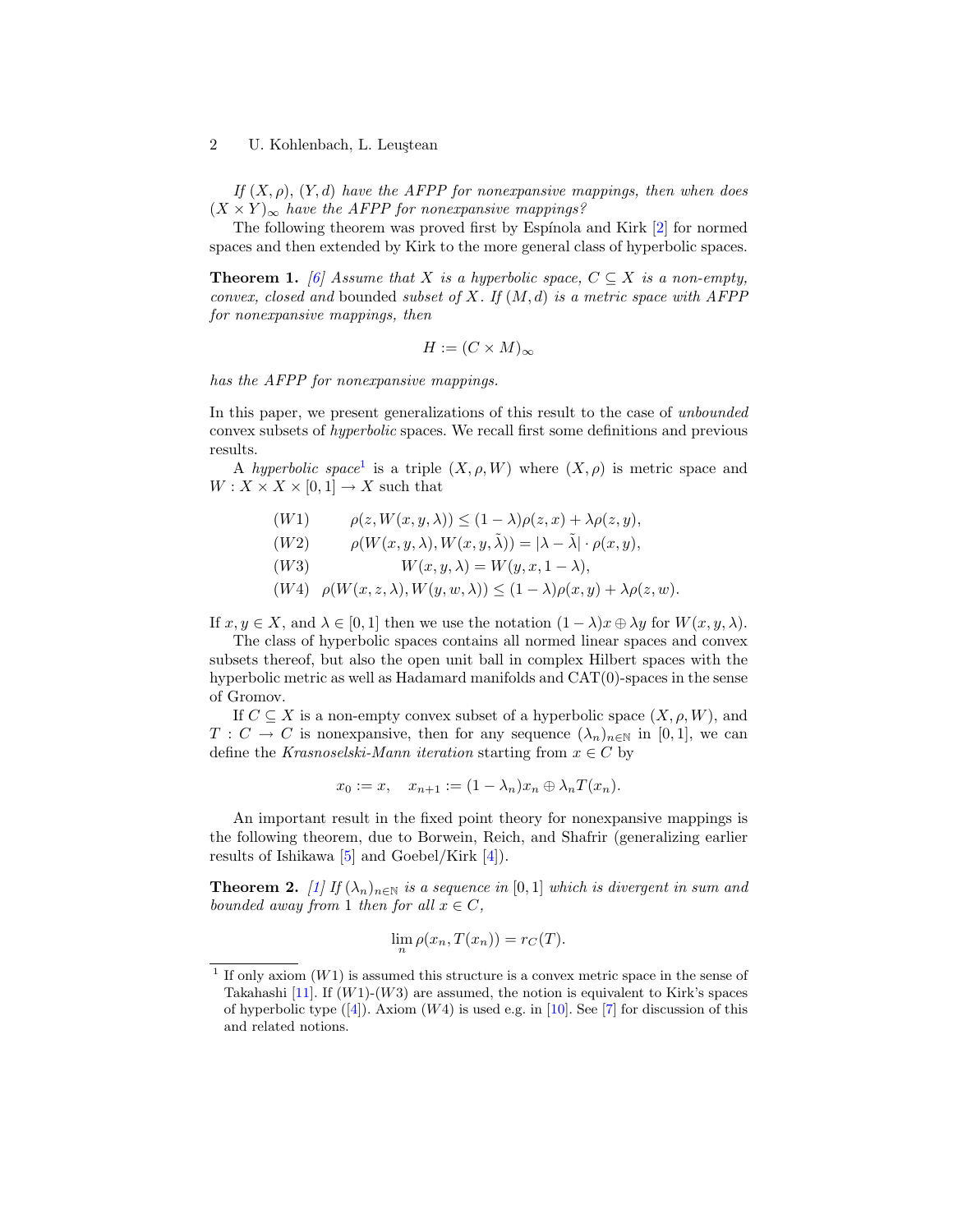Approximate fixed points of nonexpansive mappings in product spaces 3

In [\[8\]](#page-4-5), we obtained the following quantitative version of theorem [2](#page-1-1) (which subsequently turned out to be an instance of a general logical metatheorem, see [\[3\]](#page-3-3)):

<span id="page-2-0"></span>**Theorem 3.** [\[8\]](#page-4-5) Let  $(X, \rho, W)$  be a hyperbolic space,  $C \subseteq X$  a non-empty convex subset and  $T: C \to C$  a nonexpansive mapping. Let  $(\lambda_n)_{n \in \mathbb{N}}$  be a sequence in [0, 1), and  $K \in \mathbb{N}, \alpha : \mathbb{N} \to \mathbb{N}$  be such that  $\lambda_n \leq 1 - \frac{1}{K}$  and  $n \leq \sum_{n=1}^{\alpha(n)}$  $\sum_{i=0} \lambda_i$ . Let  $x, x^* \in C$  and  $b > 0$  be such that

$$
\rho(x, T(x)) \le b \land \rho(x, x^*) \le b.
$$

Then the following holds

$$
\forall \varepsilon > 0 \forall n \ge h(\varepsilon, b, K, \alpha) \big( \rho(x_n, T(x_n)) < \rho(x^*, T(x^*)) + \varepsilon \big),
$$

where the bound  $h(\varepsilon, b, K, \alpha)$  can be explicitly computed.

Using theorem [3](#page-2-0) the following quantitative version of a theorem due to Ishikawa [\[5\]](#page-4-1) (for the normed case) and Goebel and Kirk [\[4\]](#page-3-1) (for the hyperbolic case) can be obtained:

**Theorem 4.** [\[8\]](#page-4-5) Let  $(X, \rho, W), C, K, \alpha, (\lambda_n)$  be as in the previous theorem and assume that  $(x_n)$  is bounded by  $b \in \mathbb{N}$ . Then the following holds

<span id="page-2-1"></span> $\forall \varepsilon > 0 \forall n \geq \tilde{h}(\varepsilon, b, K, \alpha) \ (\rho(x_n, T(x_n)) < \varepsilon),$ 

where the bound  $\tilde{h}(\varepsilon, b, K, \alpha)$  can be explicitly computed.

The main significance of the bounds in the previous theorems is that they depend on  $x, x^*, T, C, X$  only via b. In particular, if in theorem [4,](#page-2-1) C is assumed to have a bounded diameter, then the convergence  $\rho(x_n, T(x_n)) \to 0$  is uniform in x and T. This result was first obtained (ineffectively) in [\[4\]](#page-3-1) and used in [\[6\]](#page-4-0) to prove theorem [1](#page-1-2) discussed above. In the next section we indicate how our stronger uniformity results can be used to generalize theorem [1.](#page-1-2)

# 2 Main results

In the sequel,  $(X, \rho, W)$  is a hyperbolic space and  $C \subseteq X$  a non-empty convex subset. We assume that  $(M, d)$  is a metric space which has AFPP for nonexpansive mappings. Let  $H := (C \times M)_{\infty}$  and  $T : H \to H$  nonexpansive.

For each  $u \in M$ , let us define

$$
T_u: C \to C, \quad T_u(x) = (P_1 \circ T)(x, u),
$$

where  $P_1: C \times M \to C$  is the projection. Then  $T_u$  is nonexpansive for all  $u \in M$ , so we can associate with  $T_u$  the Krasnoselski-Mann iteration  $x_n^u$  starting with  $x \in C$ .

Applying theorem [3](#page-2-0) to the family  $(T_u)_{u \in M}$  of nonexpansive mappings, we can prove the following theorem.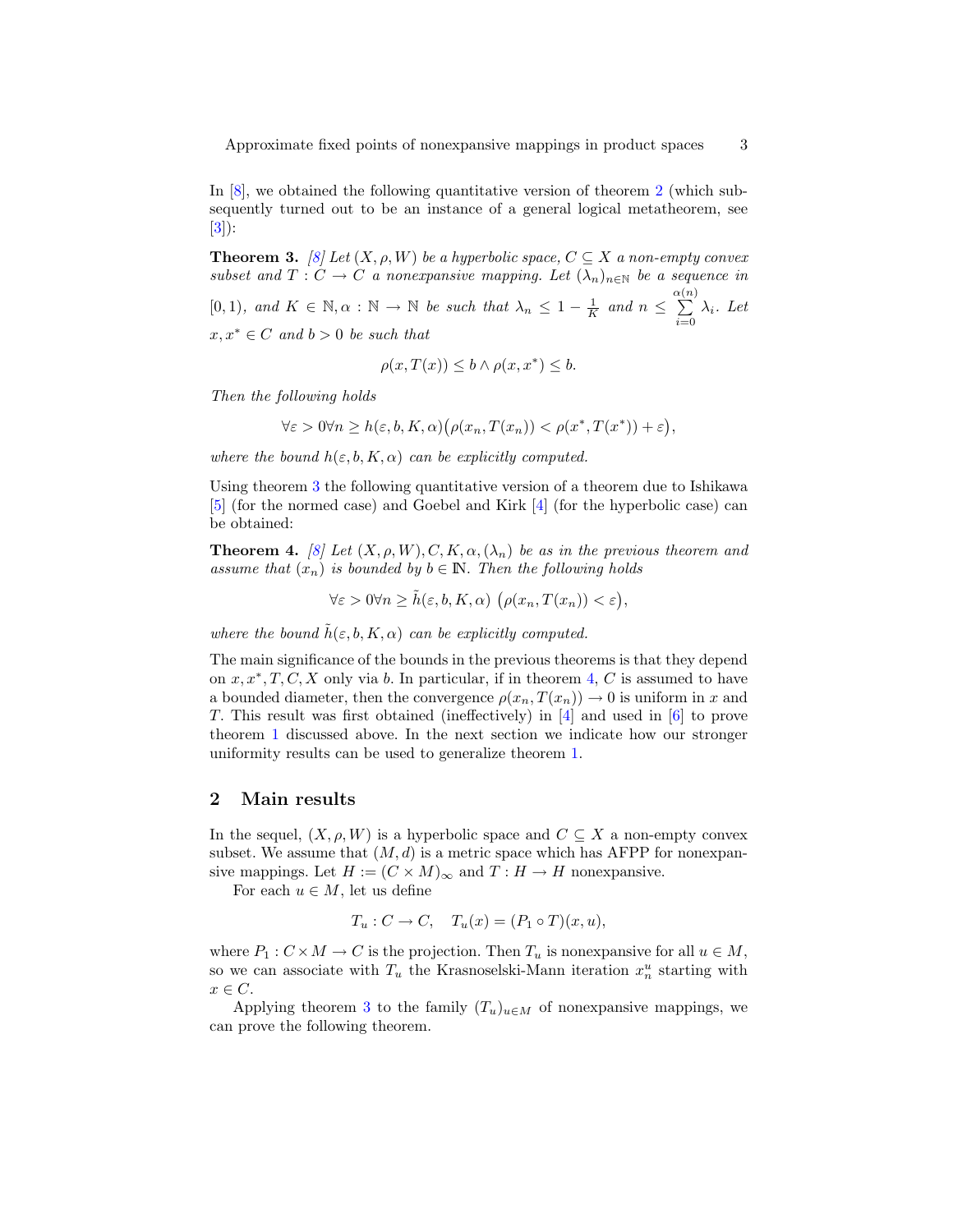4 U. Kohlenbach, L. Leuştean

Theorem 5. Assume that

$$
\sup_{u \in M} r_C(T_u) < \infty,
$$

and that there are  $x \in C$  and  $\varphi : \mathbb{R}_+ \to \mathbb{N}$  such that

$$
\forall \varepsilon > 0 \forall v \in M \exists x^* \in C \big( \rho(x, x^*) \leq \varphi(\varepsilon) \land \rho(x^*, T_v(x^*)) \leq \sup_{u \in M} r_C(T_u) + \varepsilon \big).
$$

Then

$$
r_H(T) \le \sup_{u \in M} r_C(T_u).
$$

Since each bounded  $C$  satisfies the hypotheses of the above theorem, we get as an immediate consequence theorem [1.](#page-1-2) We also get

**Corollary 1.** H has AFPP for all nonexpansive functions  $T : H \to H$  satisfying:

$$
(*)\begin{cases} there \ are \ x \in C \ and \ \varphi : \mathbb{R}_+ \to \mathbb{N} \ such \ that \\ \forall \varepsilon > 0 \forall u \in M \exists x^* \in C(\rho(x, x^*) \le \varphi(\varepsilon) \land \rho(x^*, T_u(x^*)) \le \varepsilon). \end{cases}
$$

The next theorem is obtained using theorem [4](#page-2-1) above:

**Theorem 6.** Let  $x \in C$ . Assume that there is a  $d > 0$  such that

$$
\forall u \in M \forall n, m \in \mathbb{N} (\rho(x_n^u, x_m^u) \le d). \tag{1}
$$

Then T has an approximate fixed point sequence.

We finish by pointing out that all the above results can be generalized to families  $(C_u)_{u \in M}$  of non-empty unbounded convex subsets of the hyperbolic space  $(X, \rho, W)$ .

All this will be carried out in detail together with many further generalizations in a forthcoming paper [\[9\]](#page-4-6).

### References

- <span id="page-3-2"></span>1. Borwein, J., Reich, S., Shafrir, I.: Krasnoselski-Mann iterations in normed spaces. Canad. Math. Bull 35 (1992) 21–28
- <span id="page-3-0"></span>2. Espínola, R., Kirk, W.A.: Fixed points and approximate fixed points in product spaces. Taiwanese J. Math. 5 (2001) 405–416
- <span id="page-3-3"></span>3. Gerhardy, P., Kohlenbach, U.: General logical metatheorems for functional analysis. (in preparation)
- <span id="page-3-1"></span>4. Goebel, K., Kirk, W.A.: Iteration processes for nonexpansive mappings. In: Singh, S.P., Thomeier, S., Watson, B., eds., Topological Methods in Nonlinear Functional Analysis. Contemporary Mathematics 21 (1983), AMS, 115–123.